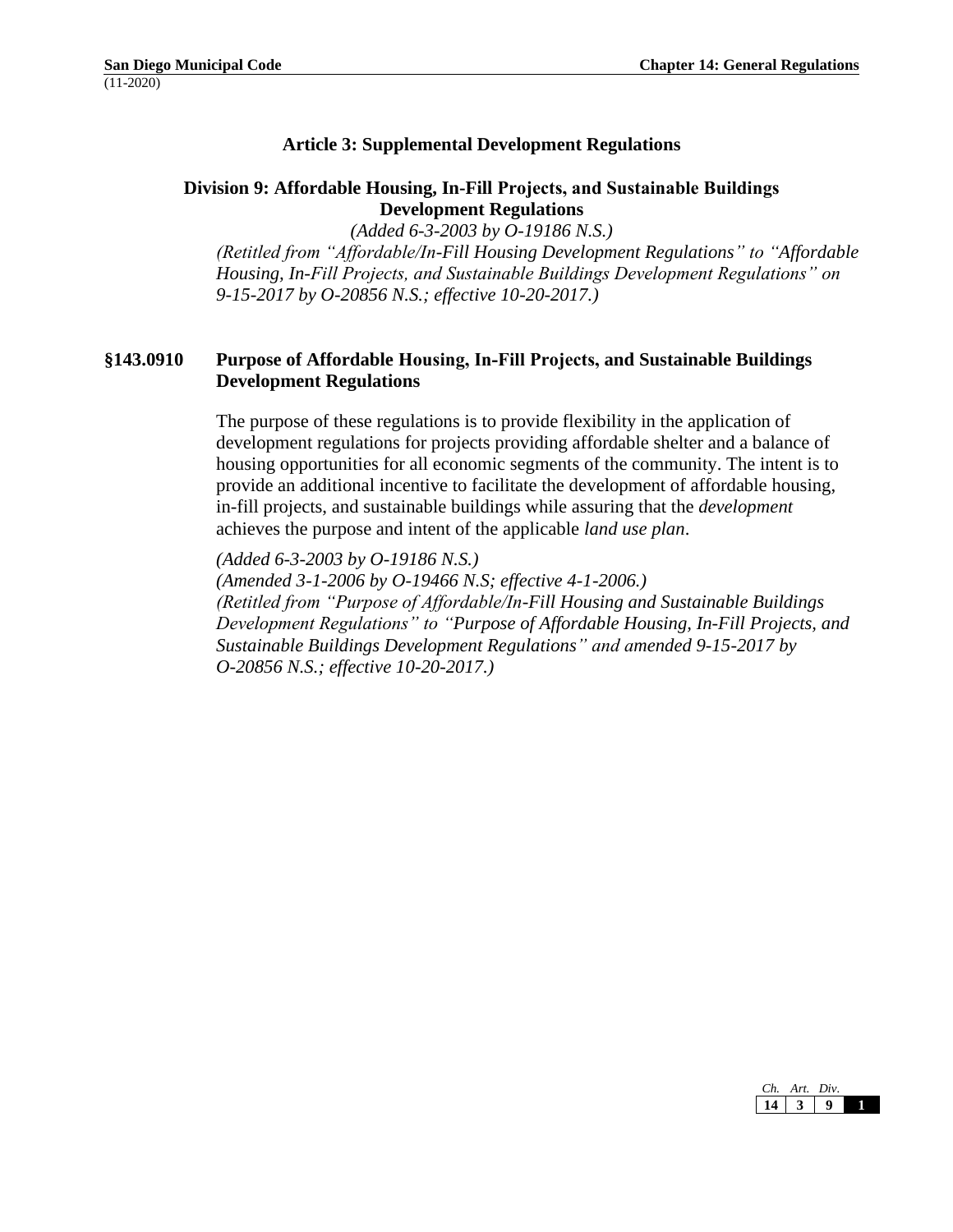# **§143.0915 When Supplemental Neighborhood Development Permit Regulations Apply for Affordable Housing, In-Fill Projects, and Sustainable Buildings**

These regulations apply to the following types of *development*:

- (a) Affordable housing, which is any of the following:
	- (1) Residential *development* (including both for-sale and for-rent inclusionary *dwelling units*) in accordance with Chapter 14, Article 2, Division 13.
	- (2) Residential *development* sponsored by or receiving funding from the San Diego Housing Commission, of which at least 15 percent of the total units are affordable to households with an income at or below 120 percent of area median income, as determined by the San Diego Housing Commission.
	- (3) Residential *development* subject to a federal, state, or local governmental agreement that restricts tenancy and rents at or below 80 percent of area median income, as determined by the San Diego Housing Commission, for a period of at least 55 years.
	- (4) Residential *development* where at least 10 percent of the *dwelling units* are affordable to households earning no more than 150 percent of area median income, as determined by the U.S. Department of Housing and Urban Development and published by the San Diego Housing Commission, for a period of at least 15 years
	- (5) Residential *development* for use by active military personnel and their families that is to be constructed by the federal government or through a contract with the federal government.
	- (6) Mixed-use *development* or *development* that otherwise combines residential with other land uses where at least 50 percent of the *gross floor area* of the total *development* is the type of project described in Section 143.0915(a)(1) through (5).
- (b) In-fill projects, which is any of the following:
	- (1) Residential, commercial, or industrial *development* located within the *San Diego Promise Zone*.
	- (2) Residential or mixed-use *development*, where all or a portion of the *premises* is located within a *Transit Priority Area*.

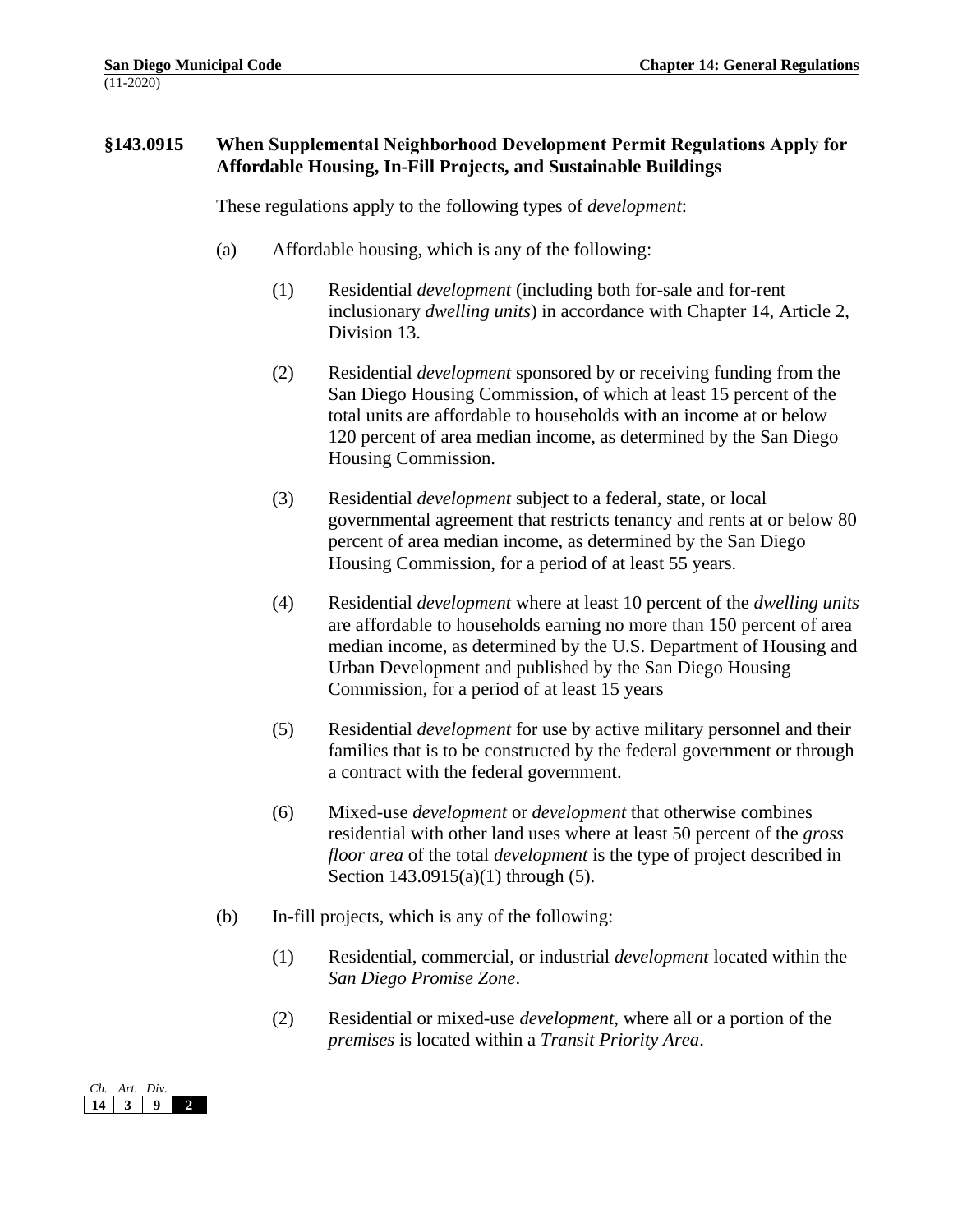(c) Sustainable buildings

Residential and non-residential *development* projects that incorporate the Voluntary Tier 2 Measures of Title 24, Part 11 California Green Building Standards Code in effect at the time the building permit application is *deemed complete*.

*(Added 6-3-2003 by O-19186 N.S.) (Amended 3-1-2006 by O-19466 N.S; effective 4-1-2006.) (Amended 4-8-2008 by O-19734 N.S; effective 5-8-2008.) (Amended 11-13-08 by O-19805 N.S; effective 12-13-2008.) (Amended 4-5-2016 by O-20634 N.S.; effective 5-5-2016.) ("Retitled from "When Affordable/In-Fill Housing and Sustainable Buildings Regulations Apply" to "When Supplemental Neighborhood Development Permit Regulations Apply for Affordable Housing, In-Fill Projects, and Sustainable Buildings" and amended 9-15-2017 by O-20856 N.S.; effective 10-20-2017.) (Amended 8-9-2019 by O-21114 N.S.; effective 9-8-2019.) (Amended 1-28-2020 by O-21167 N.S; effective 7-1-2020.)*

**[Editors Note:** Amendments as adopted by O-21167 N.S. will not apply within the Coastal Overlay Zone until the California Coastal Commission certifies it as a Local Coastal Program Amendment.

Click the link to view the Strikeout Ordinance highlighting changes to prior language [http://docs.sandiego.gov/municode\\_strikeout\\_ord/O-21167-SO.pdf](http://docs.sandiego.gov/municode_strikeout_ord/O-21167-SO.pdf) ]

*(Amended 10-30-2020 by O-21254 N.S.; effective 11-29-2020.)*

**[Editors Note:** Amendments as adopted by O-21254 N.S. will not apply within the Coastal Overlay Zone until the California Coastal Commission certifies it as a Local Coastal Program Amendment.

Click the link to view the Strikeout Ordinance highlighting changes to prior language [http://docs.sandiego.gov/municode\\_strikeout\\_ord/O-21254-SO.pdf\]](http://docs.sandiego.gov/municode_strikeout_ord/O-21254-SO.pdf)

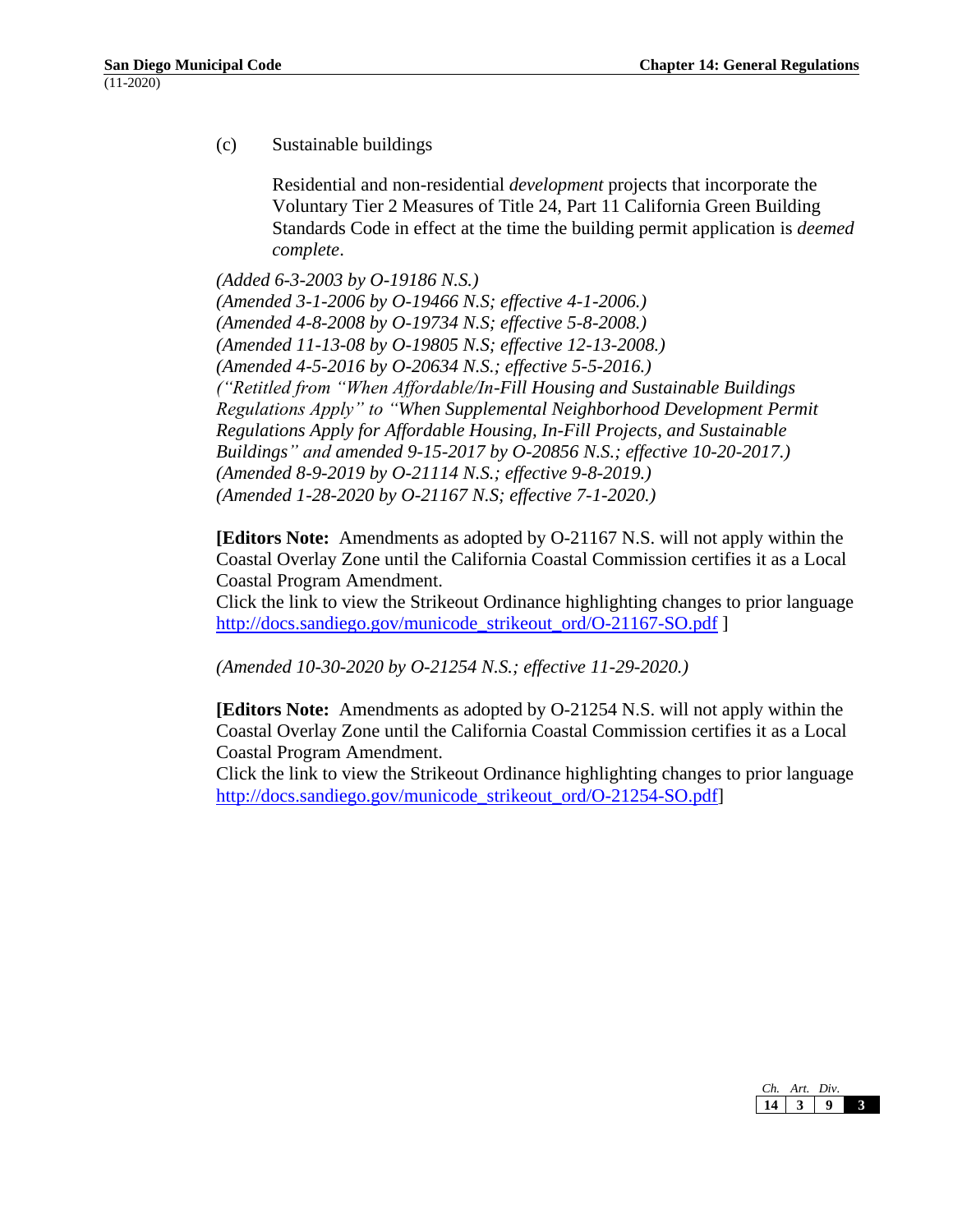#### **§143.0920 Affordable Housing, In-Fill Projects, and Sustainable Buildings Deviations**

*Development* identified in Section 143.0915 may be permitted with a Neighborhood Development Permit decided in accordance with Process Two, except as provided in Section 143.0920(e), for the following:

- (a) *Development* that proposes deviations from applicable Land Development Code regulations in accordance with Section 126.0602(b)(1), provided that the *findings* in Section 126.0404(a) are made. In the event that a deviation is requested, the supplemental *findings* in Section 126.0404(f) shall also be made.
- (b) *Development* located within *environmentally sensitive lands* in accordance with Section 143.0110, Table 143-01A, including *development* which may potentially impact *steep hillsides* where alternative compliance is requested in accordance with Section 143.0515, provided that the *findings* in Sections 126.0404(a) and (b), are made. In the event an *environmentally sensitive lands* deviation is requested, the supplemental *findings* in Section 126.0404(c) shall also be made.
- (c) *Multiple dwelling unit development* requesting increased *density* where the *land use plan* expressly provides for increased *density* with the approval of a Planned Development Permit, provided that the *findings* in Section 126.0404(a) are made. In the event that a deviation is requested, the supplemental *findings* in Section 126.0404(f) shall also be made.
- (d) Residential *development* in the Community Plan Implementation Overlay Zone designated "Type A" that does not comply with the *development* standards and residential *development* in the Community Plan Implementation Overlay Zone designated "Type B," as described in Section 132.1402, provided that the *findings* in Section 126.0404(a) are made. In the event that a deviation is requested, the supplemental *findings* in Section 126.0404(f) shall also be made.
- (e) A deviation pursuant to Section 143.0920 may not be requested for the following:
	- (1) Within the Coastal Overlay Zone, a deviation from the requirements of the Environmentally Sensitive Lands Regulations (Chapter 14, Article 3, Division 1).